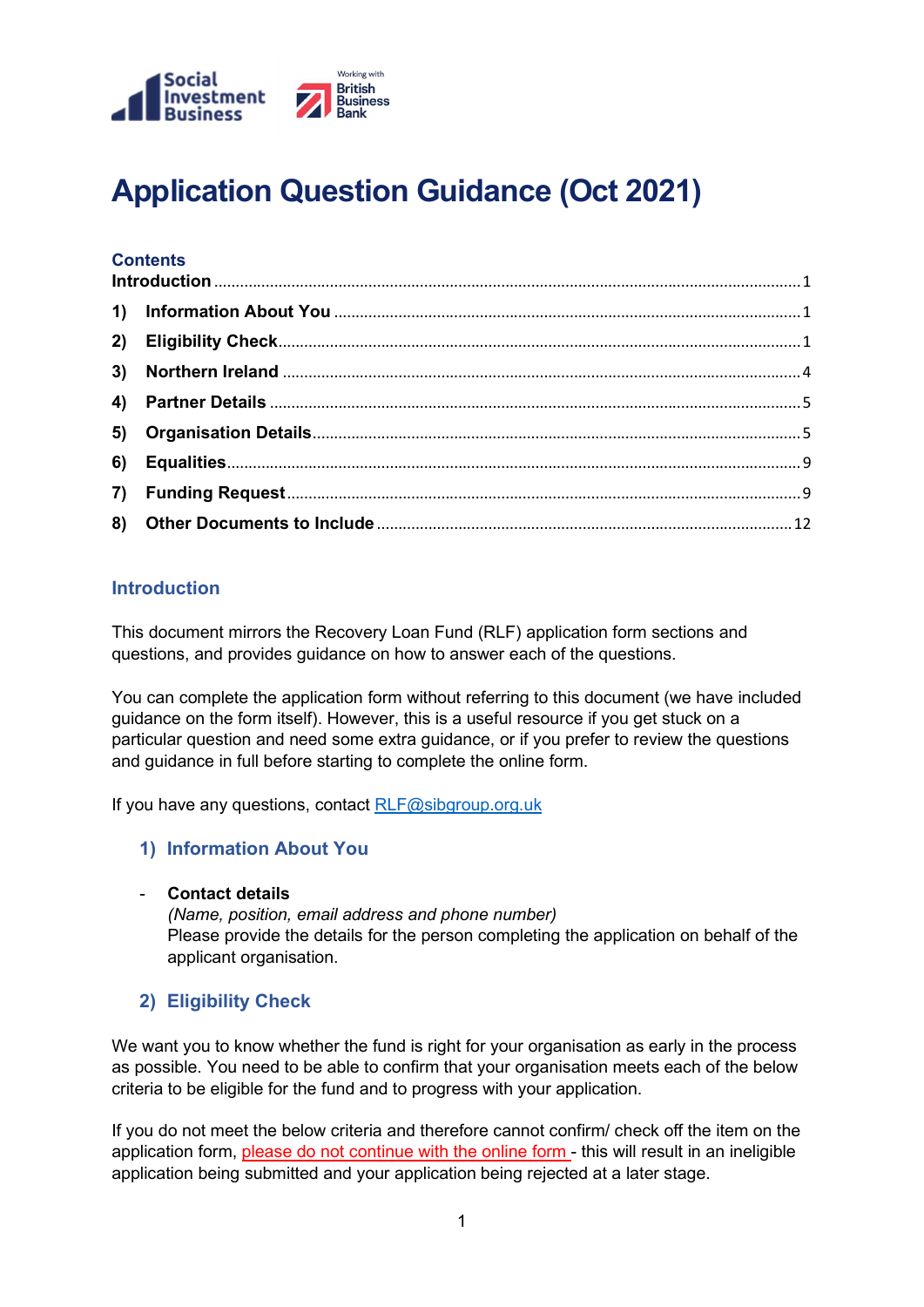

If you are not eligible for the fund, you may find the below links useful for other funding opportunities:

https://www.sibgroup.org.uk/funds

https://www.goodfinance.org.uk/latest/post/funding-and-investment-guidance https://www.british-business-bank.co.uk/finance-hub/

- Is your organisation an eligible charity or social enterprise? You must be able to answer Yes to be eligible for the fund. Eligible charities and social enterprises are those who:
	- Exist for the benefit of society/ environment and to improve people's lives.
	- Are incorporated and based in the UK, and deliver their services and social impact in the UK.
	- Are one of the following legal forms:
		- Charitable incorporated organisation registered with the Charity Commission of England and Wales and/or the Office of the Scottish Charity Regulator.
		- Company limited by guarantee registered with the Charity Commission of England and Wales and/or the Office of the Scottish Regulator.
		- Community interest company limited by guarantee.
		- Community interest company limited by shares.
		- A registered society (for community benefit) under the Co-operative and Community Benefit Societies Act 2014.
		- Community benefit society under the Co-operative and Community Benefit Societies Act 2014
	- Where they are not one of the above legal forms:
	- $\circ$  the organisation must have adopted within its constitutional documents the principles set out in BSC's Governance Principles:

https://bigsocietycapital.com/about-us/governance/key-

documents/governance-principles/ (this includes amongst others, a need for a social object, an asset lock or similar restriction on the distribution of assets (this is necessary if a Company Limited by Guarantee or a Company Limited by Shares which is not also a Community Interest Company or registered charity).

- Has your organisation been adversely impacted by the Coronavirus (COVID-19)?

You must be able to answer Yes to be eligible for the fund.

You may self-certify that your organisation has been impacted by the Coronavirus (COVID-19) and we as a lender may rely on that self-certification. The impact by COVID on your organisation may be direct or indirect.

Has your organisation been actively operating for at least 2 years?

You must be able to answer Yes to be eligible for the fund.

This is in regard to the organisation itself irrespective of length of who has been operating it. We will review the management team and their ability to operate the organisation during assessment.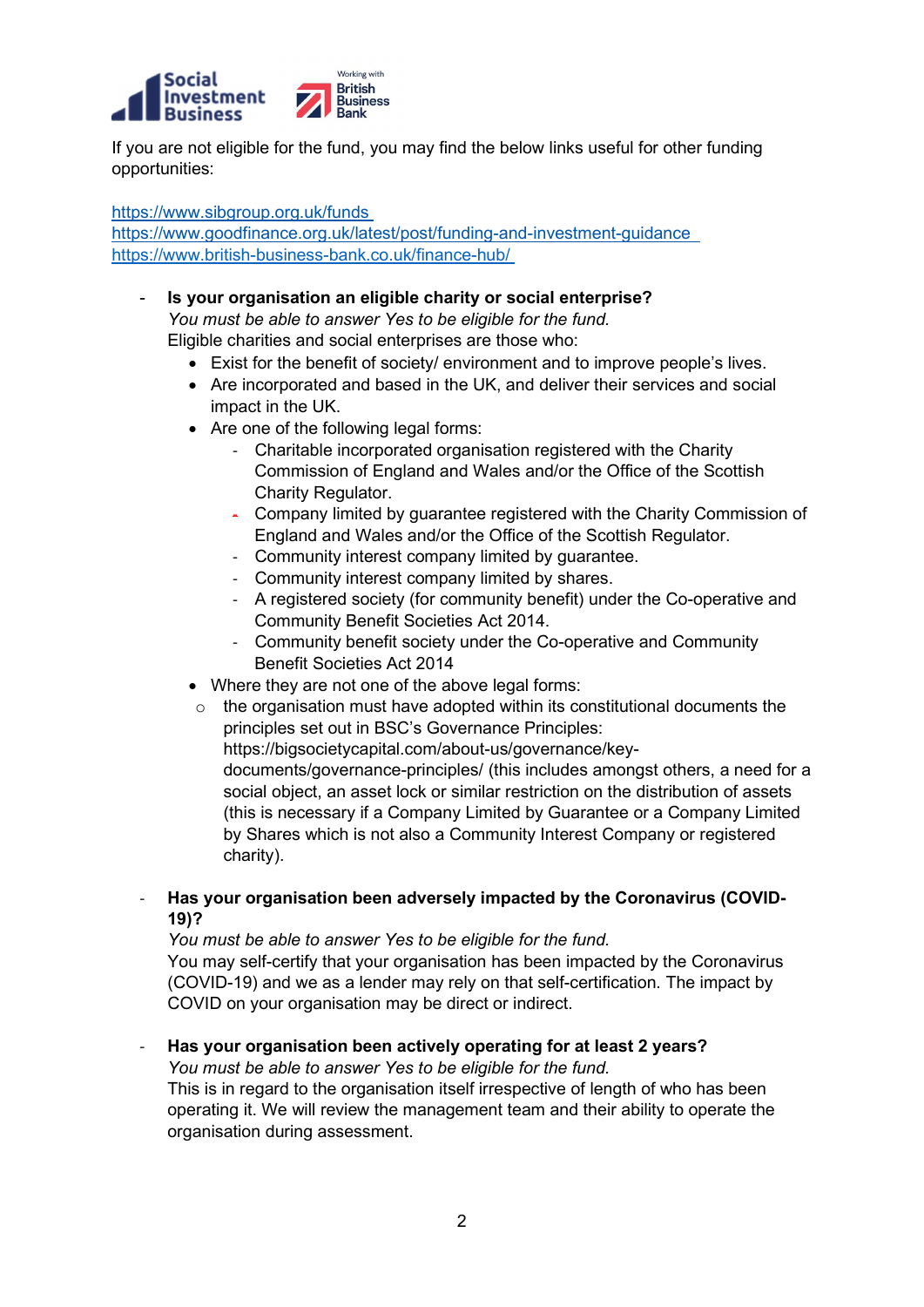

- Did your organisation have a turnover of £400,000 or more in its last financial year? (or £200,000 if the organisation is BAME-led or based in Wales or Scotland)

You must be able to answer Yes to be eligible for the fund.

Your organisation must have a turnover of at least £400k or more in its last financial year according to its last set of annual accounts. The turnover threshold is reduced to £200k if you are a BAME-led organisation, or based in Scotland or Wales.

Black, Asian and Minority Ethnic (BAME) Led = 51% or above, of the board and SMT are from BAME backgrounds.

At the date of this application, is your organisation (or group, if applicable) subject to any of the following Relevant Insolvency Proceedings: (a) Winding-up by or subject to the supervision of the court;

(b) Creditors' voluntary winding-up (with confirmation by the court);

(c) Administration, including appointments made by filing prescribed documents with the court;

(d) Voluntary arrangements under insolvency legislation; or

#### (e) Bankruptcy or sequestration?

You must be able to answer No (i.e. you are not subject to any of the above) to be eligible for the fund.

The 'voluntary arrangements' listed above include company voluntary arrangements and individual voluntary arrangements. The exception to this is where an organisation has entered into a company voluntary arrangement on or after 16 March 2020, this is not considered to be a relevant insolvency proceeding.

Receiverships, members' voluntary liquidations and schemes of arrangement under Part 26 of the Companies Act 2006 are not considered to be relevant insolvency proceedings.

Group = when one or more companies are owned or controlled (directly or indirectly) by a single parent company. If your organisation is part of a group structure, you must consider all companies in the structure when answering this question.

- Does your organisation trade in the UK and will the loan be used to support trading in the UK?

You must be able to answer Yes to be eligible for the fund. This does not mean that your organisation must only sell in UK markets. Organisations must be based in the UK and be delivering the majority of their services and impact in the UK.

Does (or will) your organisation (or group, if applicable) generate more than 50% of its turnover from trading activity? Registered charities or further education colleges are exempt from this eligibility criteria.

You must be able to answer Yes or My Organisation is Exempt to be eligible for the fund.

At the date of application, the Borrower (or the Borrower's Group, if applicable) must, in the lenders view, be generating (or going to generate) more than 50% of its income from trading or commercial activity as at the date the loan is drawdown.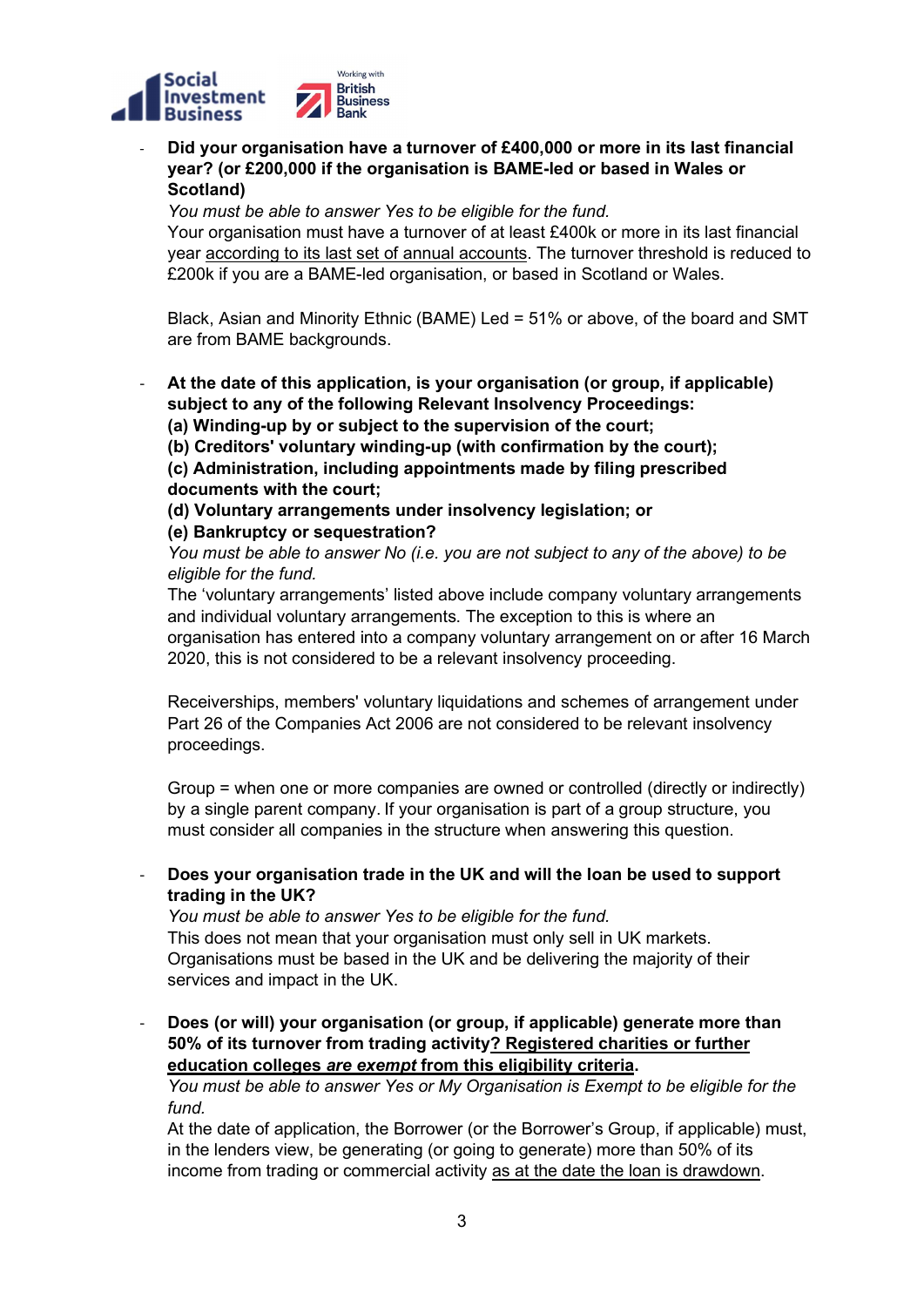

Group = when one or more companies are owned or controlled (directly or indirectly) by a single parent company. If your organisation is part of a group structure, you must consider all companies in the structure when answering this question.

Trading activity = trading activity that generates turnover (whether or not with the intention of making a profit). Not-for-profit organisations are deemed to be trading businesses for this purpose. Registered charities and further education colleges are exempt from complying with this criterion.

Examples of activity that does not qualify as trading:

- Online or other direct donations
- Direct gifts from wills or legacies
- Gifts of land or other assets
- Grants from trusts and foundations
- Gift aid claimed on donation

#### Will the loan be used in an excluded sector?

You must be able to answer No to be eligible for the fund. Excluded sectors are:

- Deposit taking Banks and EEA Banks;
- Building Societies:
- Insurers (other than insurance brokers);
- Public sector organisations; and
- State funded primary or secondary schools.

#### 3) Northern Ireland

As it stands the Recovery Loan Fund does not support applications from organisations based in/ working in Northern Ireland. You need to be able to confirm that your organisation meets each of the below criteria to be eligible for the fund and to progress with your application.

If you are unable to tick to confirm that your organisation is not based in/ does not operate in Northern Ireland, please do not continue with the application. Please do not tick to say you meet the criteria if you do not, this will result in an ineligible application being submitted and your application being rejected at a later stage.

If you are based in/ operate in Northern Ireland, we suggest getting in touch with local funder Community Finance Ireland. You can email them at hello@communityfinanceireland.com or find out more information on their website at: https://communityfinanceireland.com/. Please mention that you were referred to them by the Social Investment Business.

- Does your business, its subsidiaries, parent company or operations participate in the wholesale electricity markets in Northern Ireland insofar as it applies to the generation, transmission, distribution and supply of electricity, or does it trade in wholesale electricity or involve cross-border exchanges in electricity? You must be able to answer No to be eligible for the fund.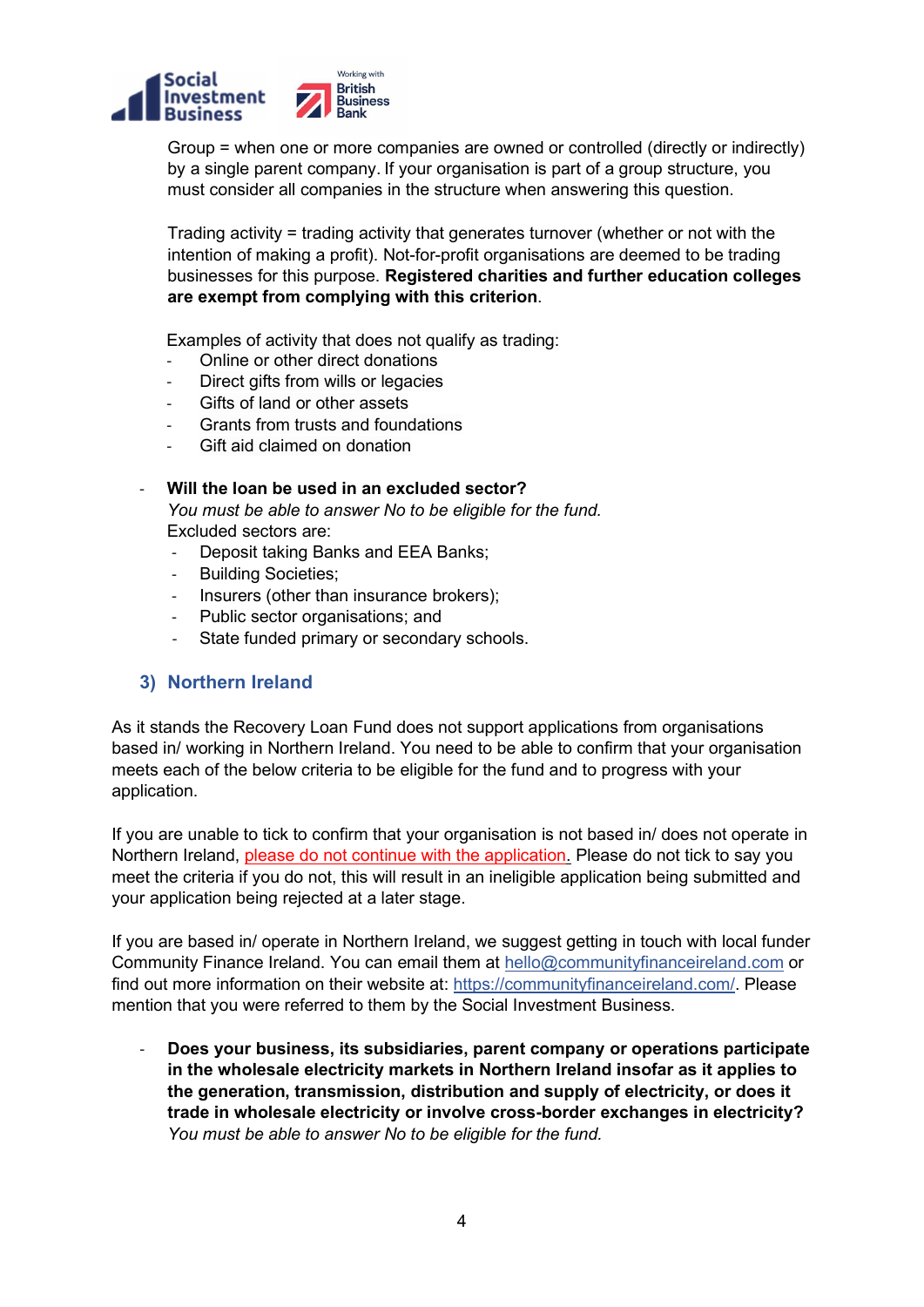

- Is your business (this is the legal entity proposing to borrow the RLS facility) established or registered in Northern Ireland? You must be able to answer No to be eligible for the fund.
- Does your business have any active subsidiaries, an active parent company and/or operations in Northern Ireland? Or does your business have plans to operate any subsidiaries, or establish other operations in Northern Ireland within the next three years?

You must be able to answer No to be eligible for the fund.

# 4) Partner Details

- Which of the following fund partners would you like to assess your application?

(Social Investment Business, Big Issue Invest, CAF Venturesome, Charity Bank, Key Fund, Social Investment Scotland, Resonance Limited & Wales Council for Voluntary Action)

Social Investment Business (SIB) is managing the Recovery Loan Fund (RLF) alongside a range of experienced social investor partners. You are able to select which of the Fund partners you would like to work with on your application. You might select them because you are a previous/ current customer, you have another form of relationship, or because you would like to build a relationship with them. Your selected partner will assess your application and make a decision on whether to recommend it to the Fund's Investment Committee.

# 5) Organisation Details

We will use these details to perform due diligence checks and to review your governing documents. Please make sure that this information is entered accurately.

#### - What is the organisation's legal name?

This should be the exact registered name of the organisation, even if it is not the name that the organisation delivers service under.

# - Does the organisation trade under a different name? If Yes, please outline:

If your organisation is known by another name, please answer Yes and provide the other name. If it is not known by another name, you can leave this question blank.

#### - Company Number:

This is the organisation's registered company number that can be used to verify that it is an entity registered with Companies House. Please double check to make sure you have entered the correct number into the online form. This will be used to verify that the organisation meets the 'eligible charity and social enterprise' criteria (see above).

#### - Charity Number:

This is the organisation's registered charity number that can be used to verify that it is an entity registered with the Charity Commission. If applicable, please double check to make sure you have entered the correct number into the online form. If the organisation is not registered, then please leave blank. This will be used to verify that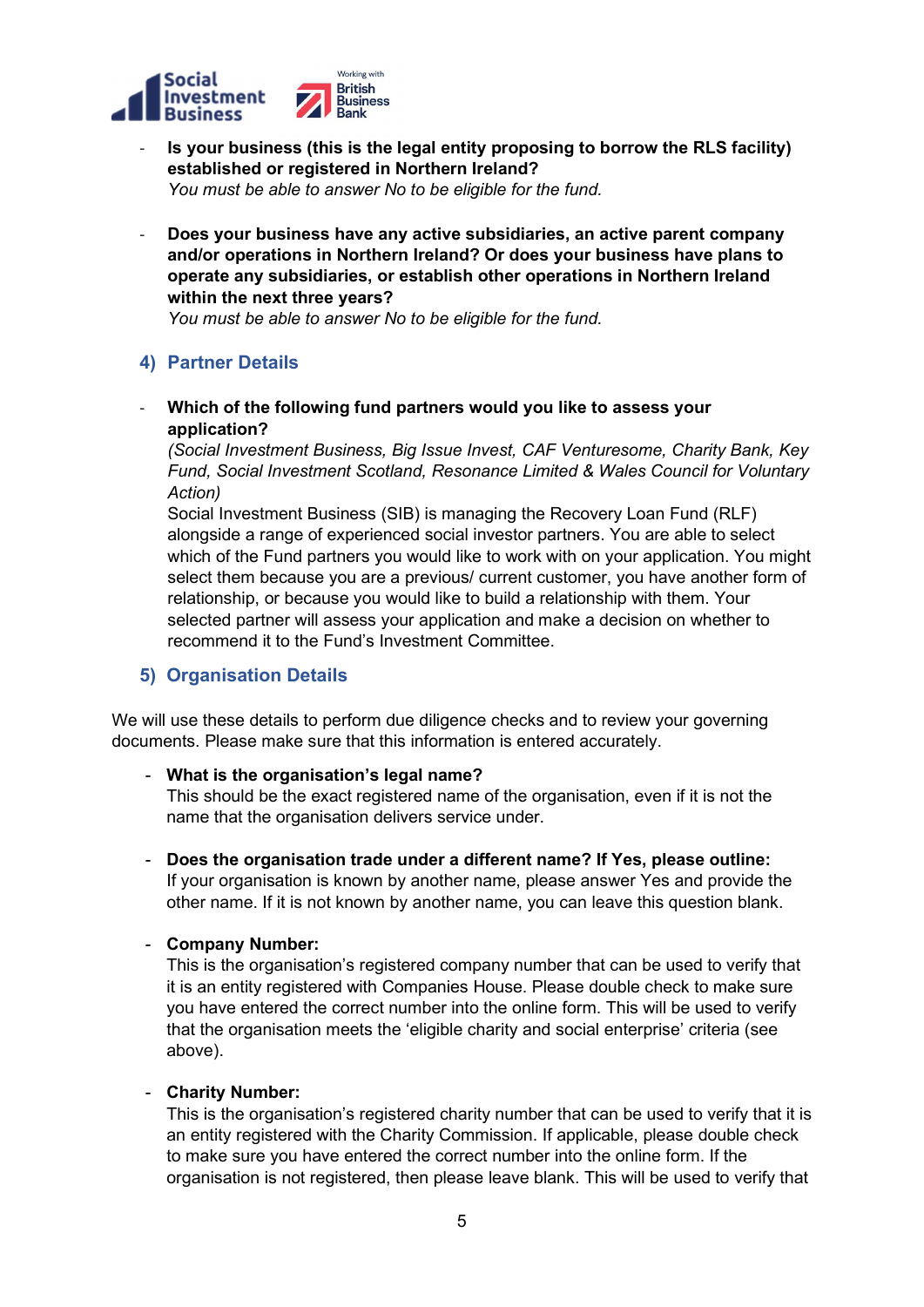

the organisation meets the 'eligible charity and social enterprise' criteria, and, if applicable, that it is exempt from the '50% trading income' criteria (see above).

#### - On what date was the organisation established?

This will usually be the date when the organisation was incorporated. This will be used to verify that the organisation meets the 'actively operating for 2 years' criteria (see above).

- Organisation Street/Building Address, Town/City, County, County, Region, Postcode:

This is the organisation's registered address e.g. the address registered with Companies House. This might not be the same address as where trade or support is delivered.

#### - Organisation phone number:

This is the phone number for the organisation's head office. It is appreciated that this phone may still not be staffed following the Coronavirus lock-downs but will be crucial in future.

#### - Organisation email address:

This is the generic e-mail address for the wider organisation, not just the contact to this application.

#### - Organisation Website:

The URL for the organisation's main website address.

#### What is the organisation's scale of delivery?

(Local/ Regional/ Multi-Regional/ National/ International) This question refers to the scale/reach of the work that the organisation carries out, for example whether your organisation serves a very concentrated area (local), or across several areas in several regions (multi-regional).

- What are the top 3 postcodes of operation for the organisation's current activities?

We understand you might operate across more than 3 postcode areas, please provide the 3 postcode areas where the organisation works with the largest numbers of beneficiaries/ customers.

#### - What is the primary outcome area that the organisation operates in?

(Income and Financial Inclusion/ Citizenship and Community/ Physical Health/ Housing and Local Facilities/ Conservation of the Natural Environment/ Mental Health and wellbeing/ Family, Friends and Relationships/ Arts, Heritage, Sports & Faith/ Employment/ Training and Education)

The applying organisation is only able to choose one option from this list. It is recognised that many organisations will have several service areas but please choose the area that is largest for the organisation.

- Who are the primary beneficiaries of the organisation's services? (People experiencing long term unemployment/ People who are homeless/ People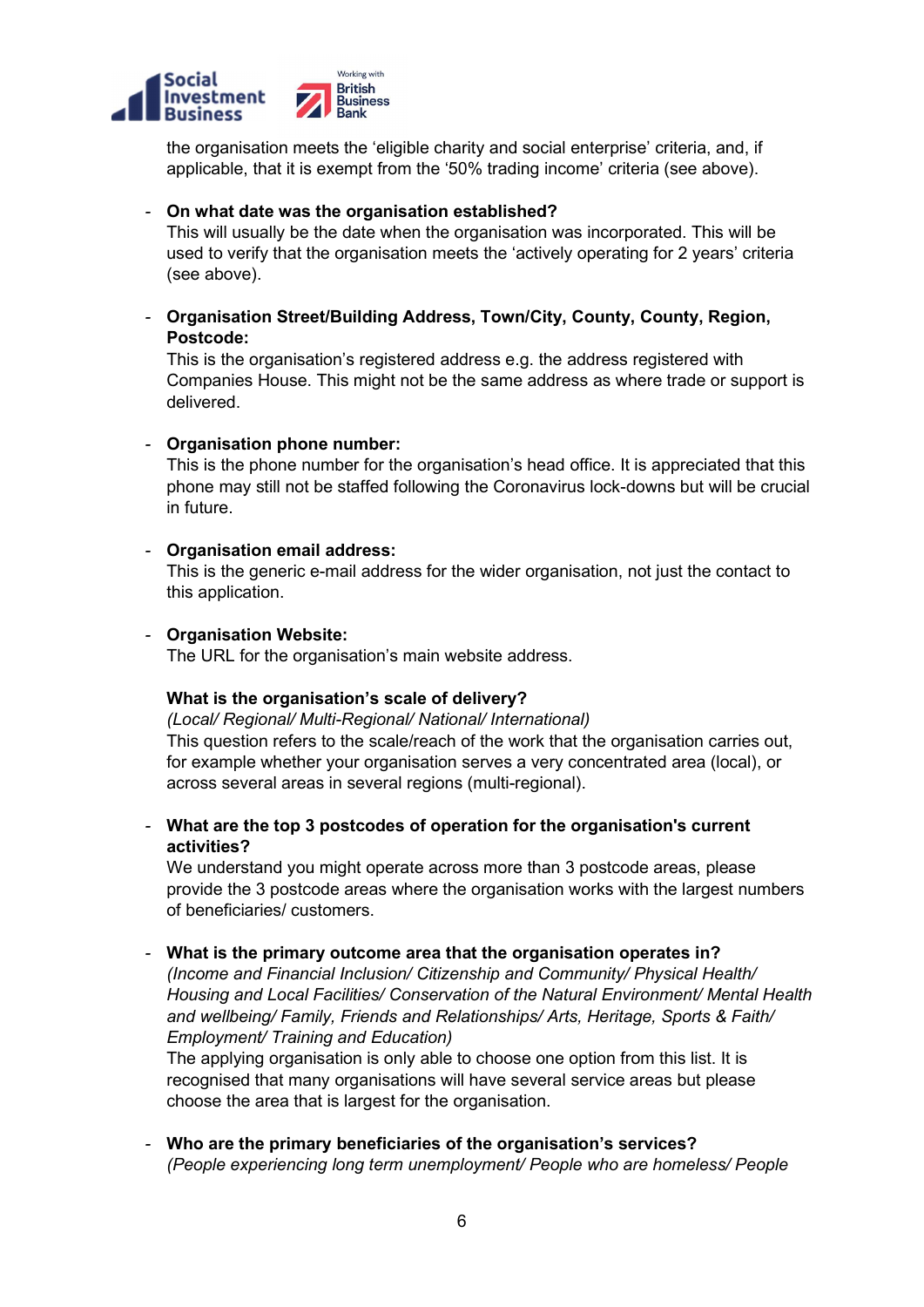

with addiction issues/ People with long-term health conditions/ People with learning disabilities/ People with physical disabilities or sensory impairment/ People with mental health needs/ Vulnerable parents/ Vulnerable children/ Vulnerable young people / Vulnerable older people including people with dementia / Ex-offenders/ People who have experienced crime or abuse/ People living in poverty and/or are financially excluded)

The applying organisation is only able to choose one option from this list. It is recognised that many organisations will have several beneficiary groups but please choose the largest group the organisation serves.

Does the organisation work with members of BAME communities?

(We substantially support people from BAME communities as defined in the guidance/ We work with some BAME individuals but not extensively so/ We do not work with many BAME beneficiaries or users)

This question focuses on the extent that your organisation supports communities from Black, Asian and Minority Ethnic (BAME) background. You would be substantially supporting BAME communities if they make up over 50% of your beneficiary group.

#### - What is the organisation's legal status? If Other, please outline:

(Charitable Incorporated Organisation/ Company Limited by Guarantee/ Company Limited by Shares/ Community Interest Company Limited by Guarantee/ Community Interest Company Limited by Shares/ Industrial and Provident Society/ Limited Liability Partnership/ Mutual (Friendly Society)/ Registered Society (BenCom)/ Registered Society (Cooperative)/ Unincorporated Organisation/ Other) This refers to the organisation's legal form. If the organisation's legal form is not listed then please choose Other and specify what type it is. Unincorporated associations are not eligible. This will be used to verify that the organisation meets the 'eligible charities and social enterprises' criteria (see above).

What is your social asset lock?

(Charity/ Community Interest Group/ Community Benefit Society/ Adopted as social objects in constitutional documents/ No asset lock/ Other type of asset lock) This refers to whether the organisation has a legal structure that provides an asset lock e.g. Charity/ Community Interest Group/ Community Benefit Society, or if has a social object, asset lock and restriction on profit distribution written into its governing documents. If the organisation has no asset lock, it will not be eligible. This will be used to verify that the organisation meets the 'eligible charities and social enterprises' criteria (see above).

Is your organisation part of a Group? If Yes, please outline: If your organisation is part of a group (see below definition), please answer Yes and list the legal names of the other companies in your group. Group = when one or more companies are owned/ controlled (directly or indirectly) by a single parent company.

- Can you give us a brief narrative description of your business. This should include a brief outline of your business model, who it supports and how it operates: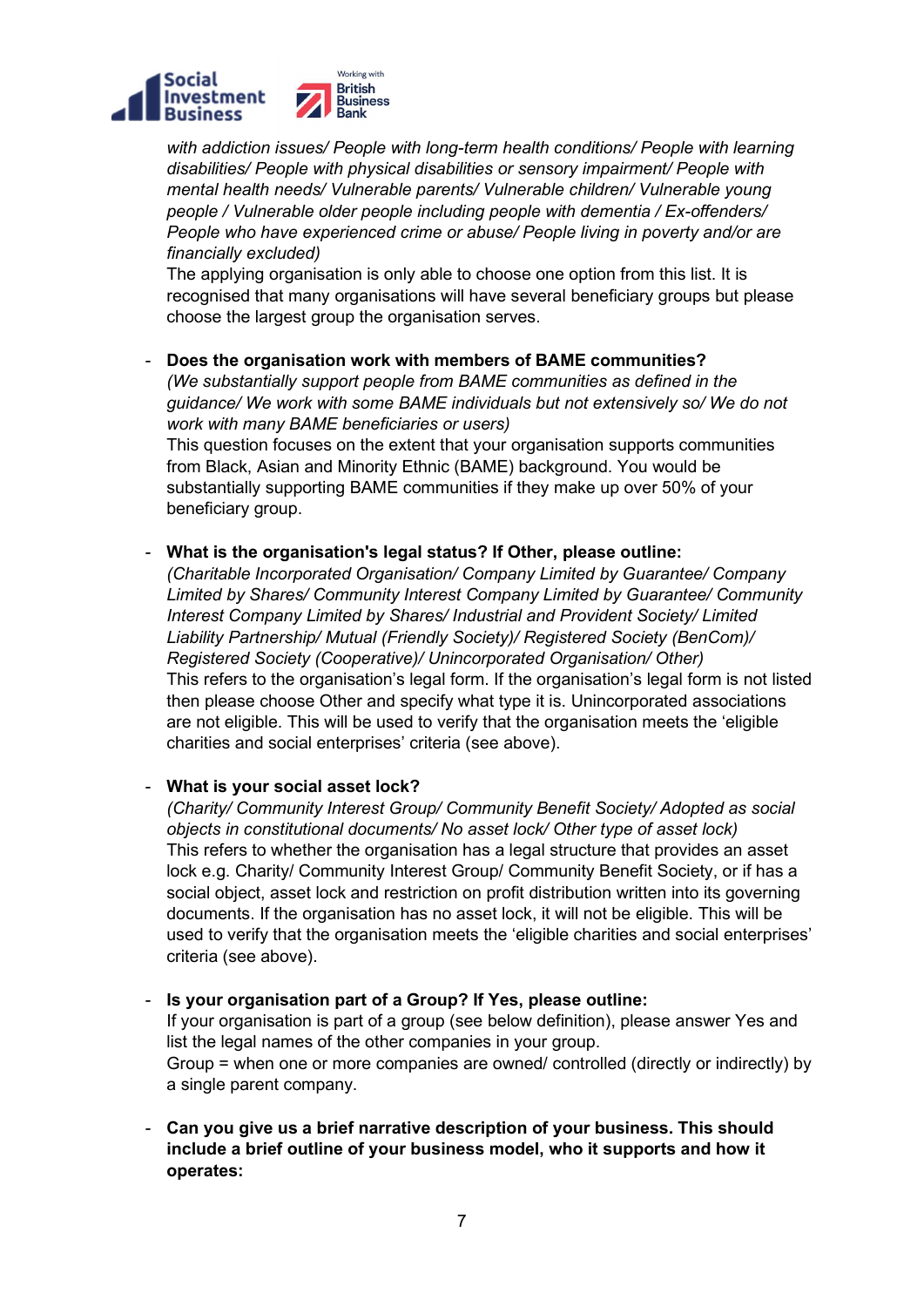

This open-ended question is an opportunity for you to describe the business, its model, service users and delivery. (750 characters)

#### What was the organisation's turnover as per its last set of accounts?

Please enter the organisation's turnover - it must be £400k or more. The turnover threshold is reduced to £200k if your organisation is BAME-led (see below definition), or based in Wales ort Scotland. To be eligible for the lower threshold you will need to identify on the application that you are BAME-Led (i.e. equalities questions), or based in Wales or Scotland (i.e. organisation address, and region). This information will be used to verify that the organisation meets the 'turnover threshold' criteria (see above).

Black, Asian and Minority Ethnic (BAME) Led = 51% or above, of the board and SMT are from BAME backgrounds.

- How many full-time employees does the organisation have?
- How many part-time employees does the organisation have?
- How many volunteers does the organisation have?

Please base your response on head count rather than full time equivalent. Please enter a whole number (no commas or symbols), and enter 0 if you have none.

- Does the organisation provide goods or services? (Goods/ Services/ Both/ None) This information helps us to understand the type of organisation applying for the loan and will be used for reporting.
- How many income streams does the organisation have? (1 income stream, 2 income streams/ 3+ income streams) This is the number of income streams that the organisation has contributing to its overall income.

#### - Primary/Secondary Revenue:

(Business 2 Business/ Business 2 Customer/ Business 2 Government - Contracts/ Business 2 Government – Grants/ Grants (Non-Governmental)/ Donations) This refers to the primary and secondary revenue streams for the organisation e.g. providing a service to the Government, to another business, to paying customers or by grant. If the organisation only has one primary revenue stream then it only needs to complete the primary question and leave the secondary blank.

What percentage of the organisation's income does it currently earn from trading?

#### (Less than 25%/ More than 25% but less than 50%/ 50% or more/ Our income comes from donations, grants, and gifts – we don't trade)

Trading activity = trading/activity that generates turnover (whether or not with the intention of making a profit). Not-for-profit organisations are deemed to be trading businesses for this purpose. Registered charities and further education colleges are exempt from complying with this criterion.

Examples of activity that does not qualify as trading:

- Online or other direct donations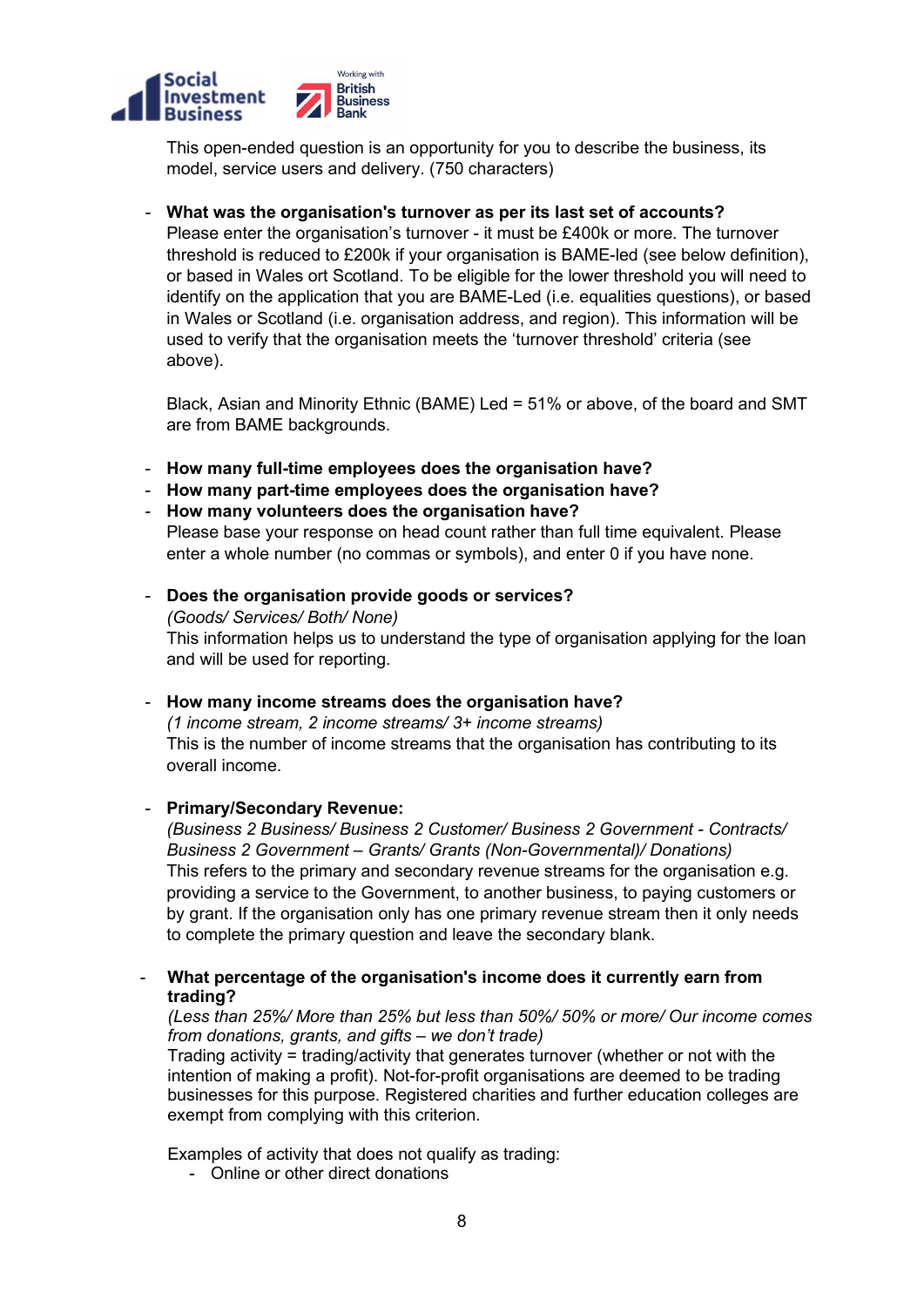

- Direct gifts from wills or legacies
- Gifts of land or other assets
- Grants from trusts and foundations
- Gift aid claimed on donation

This will be used to verify that the organisation meets the '50% trading income' criteria (see above), unless the organisation is a charity and therefore exempt from this criteria.

# 6) Equalities

We are collecting data on equalities to better understand the make-up of the organisations this fund will support. We have a commitment to ensuring that we fully represent the diversity of the sector in our funding.

BAME = Black, Asian and Minority Ethnic.

- Do you consider your organisation to be diverse led? (BAME Led – Yes or No, Woman Led – Yes or No, LGBT Led – Yes or No, Disability Led – Yes or No) By diversity led we mean that 51% or above, of the board and senior management team are from diverse backgrounds. This definitions are informed by research by the Arts Council here.

An example to help you to answer the following question is: If you have 70% of your leadership team that identify as BAME, 60% that identify as women, 30% that have a disability and 20% that are LGBT, you would answer 'Yes' for BAME-Led and Woman-Led, then 'No' for Disability-Led and LGBT-Led.

This will be used to verify that the organisation is BAME-Led and therefore qualifies for the lower turnover threshold i.e. £200k and the lower loan amount threshold i.e. £50k.

If you identify as BAME-Led, could you give us more information how your board/senior management team is BAME-Led (over 51% from BAME backgrounds)?

This open-ended question is an opportunity for you to describe how your organisation is BAME-Led. This will also be used to verify that the organisation is BAME-Led and therefore qualifies for the lower turnover threshold i.e. £200k and the lower loan amount threshold i.e. £50k. If you do not identify as BAME-Led, please leave this question blank.

# 7) Funding Request

#### - What size of loan are you applying for?

The minimum size loan you can apply for is £100k, and the maximum is £1.5m. The minimum threshold is reduced to £50,000 if you are a BAME-led organisation, or based in Wales or Scotland. To be eligible for the lower threshold you will have needed to identify on the application form that you are BAME-Led (i.e. equalities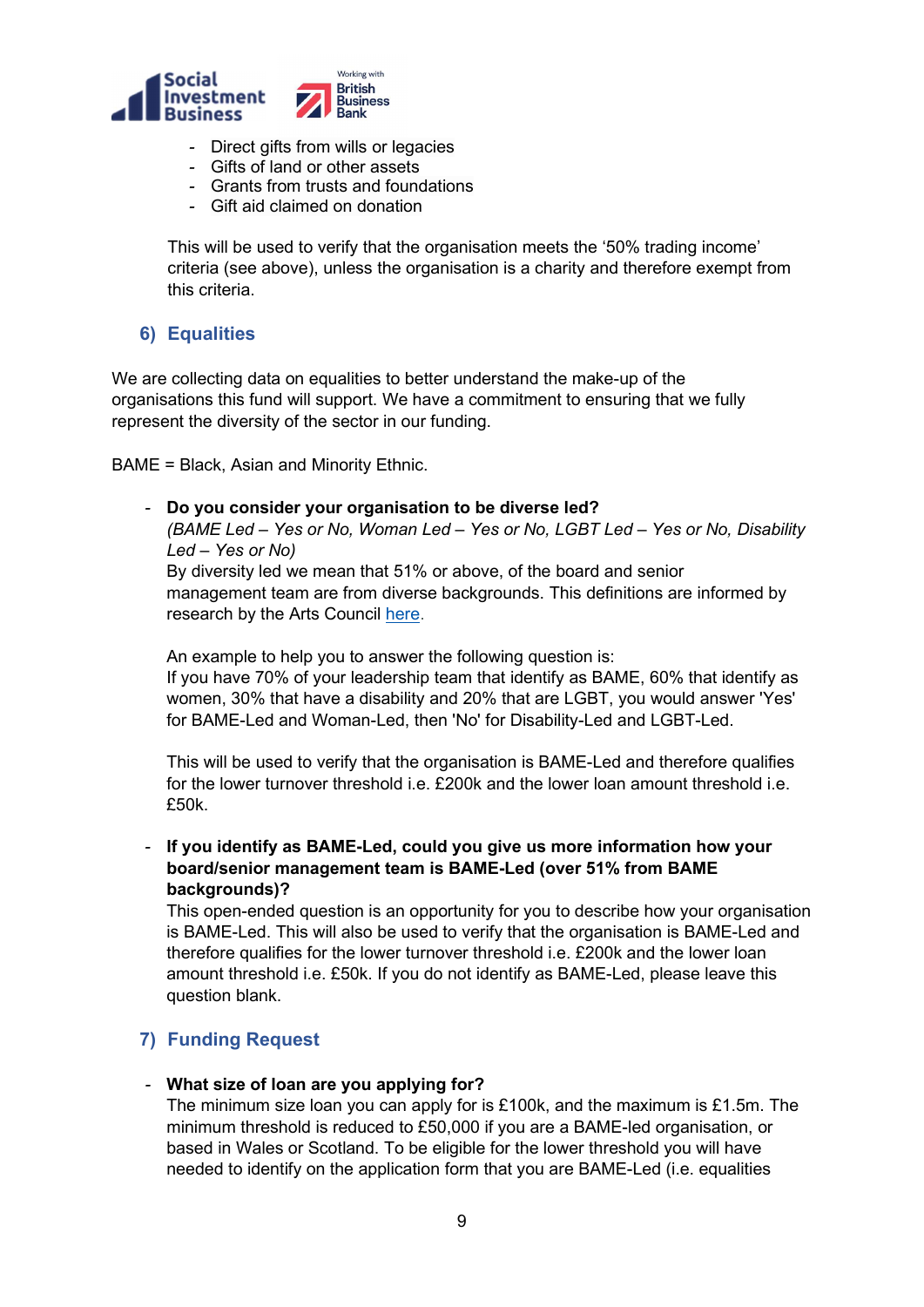

questions), or based in Wales or Scotland (i.e. organisation address, and region questions).

# - What length of loan are you applying for?

(1 year, 2 year, 3 year, 4 year, 5 year, 6 year) The minimum loan term (i.e. the period from when the loan is disbursal to when the

last repayment is made) you can apply for is one year, and the maximum is 6 years.

# Is this loan part of a wider funding package that you are raising? (Yes/No)

If you answer yes, you will be asked to provide further details of the total funding you are hoping to raise and who the other funders are likely to be? (500 characters)

# What is the main purpose of the loan?

(Cost saving, Cover shortfall in cash, Grow through existing product/ service, Grow through geographical expansion/ customer segment diversification, Growth through new product or service, Improve product or service, Refinancing)

- Cost Saving = Generate a long-term reduction in ongoing organisational expenses.
- Cover shortfall in cash = Allow the enterprise to increase its liquidity to cover ongoing expenses and ensure continued provision of product and service. Also applicable for a short-term loan used until company receives other form of financing or payment for a contract, e.g. a results contract.
- Grow through existing product or service = Increase the provision of existing product or service.
- Grow through geographical expansion/ customer segment diversification = Expand existing activities by providing product or service to clients in a new geographic area or to previously not targeted customer market.
- Grow through new product or service = Develop and launch previously not offered product or service.
- Improve product or service = Enhance the quality or other aspect of already offered product or service.

To be considered for refinancing of existing debt, the organisation must meet both of the following parameters in their most recent quarterly management information, which will be considered during the assessment of your application:

- i) Balance sheet: Positive net current assets, and
- ii) Profit and loss/income statement: Break-even or profitable/surplus in the last quarter.

#### - What are you planning to spend the investment on?

(Fixed asset purchase – Property/Land, Fixed asset -Property improvements/renovation/ Fixed asset purchase – Build property/ Fixed asset purchase – Rent/Lease new property/Fixed asset purchase - not property/ Fixed asset hire/lease - not property/land/ New Marketing Activities/ Hiring new employees/Engaging new external consultant/contractor/ Refinancing/ Purchase Inventory/ Ongoing operating expenses/ Financing onward lending/ Internal systems – Technology/ Internal systems – Organisational systems/ Acquisition/ Other)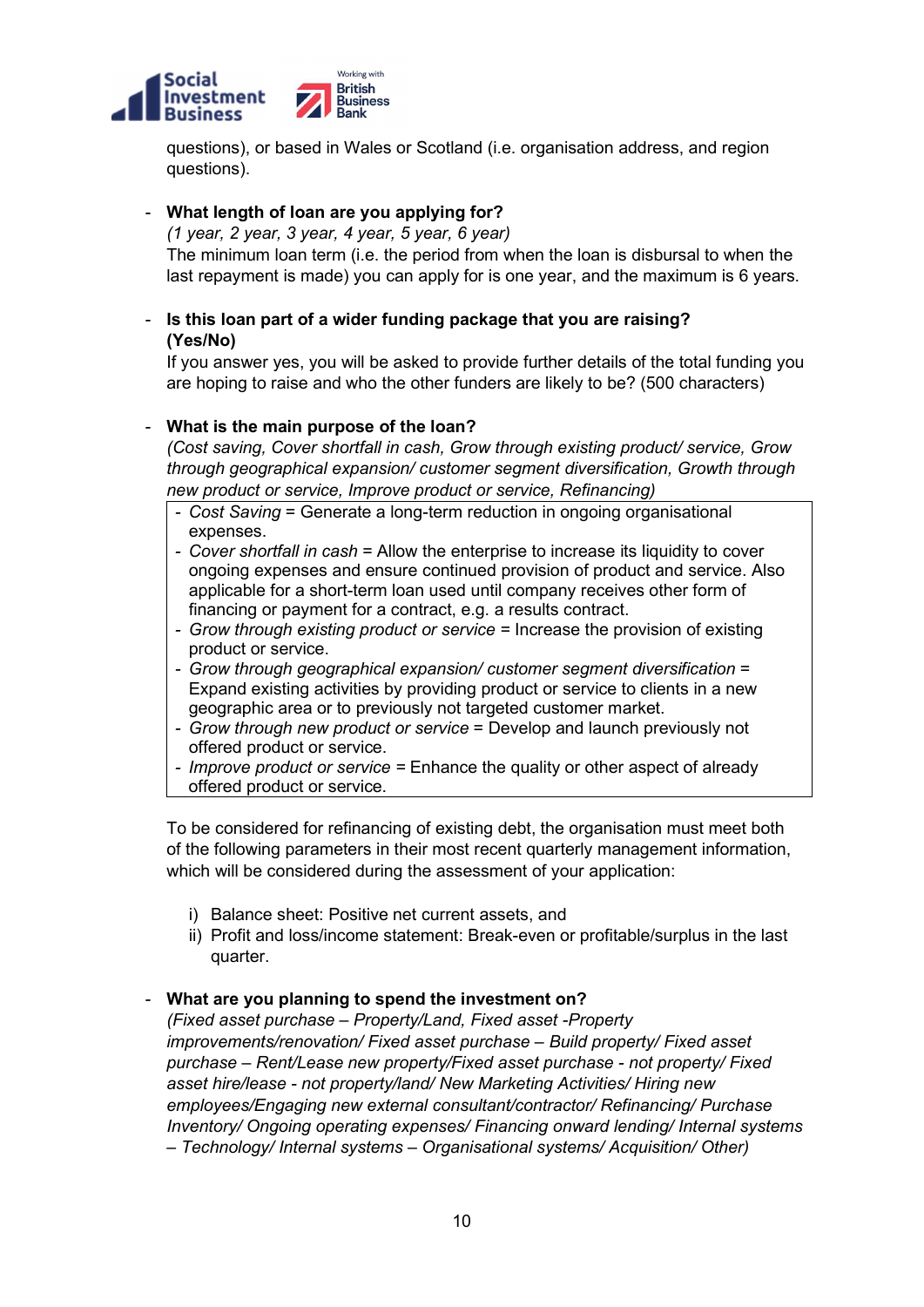

- L - Fixed asset purchase – property land = Acquisition of a property freehold or long leasehold, e.g. new headquarter or housing accommodation. Acquisition of land.
- Fixed asset Property improvements = Redeveloping/improving already owned/rented property.
- Fixed asset purchase Build property = Construction of new property, e.g. new headquarter or housing accommodation.
- Fixed asset purchase Rent/Lease new property = Renting or leasing a new property e.g. new headquarter or a housing accommodation.
- Fixed asset purchase not property/land = Acquisition of a physical item, e.g. hardware, vehicle, furniture.
- Fixed asset hire/lease not property/land = Renting or leasing a physical item, e.g. hardware, vehicle, furniture.
- New Marketing Activities = New or increased/improved activities promoting and selling organisation's products or services, including market research and advertising.
- Hiring new employees = Employing new permanent team members.
- Engaging new external consultant/contractor = Engaging person or organisation to provide specific services or to complete a project for a fixed period of time.
- Refinancing = Replacing existing investment with a new investment under different terms.
- Purchase Inventory = Purchasing goods or materials to create products for sale.
- Ongoing operating expenses Pay existing ongoing operating expenses, e.g. staff salaries, rent, management of housing properties, etc.
- Financing onward lending (Only for investees that are credit providers) Proceeds used as lending capital.
- Internal systems Technology = Purchase/subscription/development/improvement of new IT system/software.
- Internal systems organisation systems = Improvement/implementation of new operational systems, e.g. HR, data management, accounting, etc.
- Acquisition = Buying or merging with another business or organisation.

We understand that the money can be spent on different things. Please choose where the majority of money will be spent.

- Can you give us a brief narrative description of how you will use this loan? This open-ended question is an opportunity for you to briefly provide more detail about the use of the loan. If there are several purposes to the loan, then please state here. Other areas can cover context, timelines etc. (750 characters)

# - Do you have existing borrowing

#### (Yes/No)

If you answer yes, you will be asked, 1) to confirm that you will be gaining consent (If required) from your existing Lender(s) to take on new borrowing from this fund, 2) whether you have provided security to the lender e.g. charge over assets.

#### - How quickly do you need the loan

(Immediately, 1 week, 2 weeks, 1 month, 3 months, >3 months)

Does your organisation (or group, if applicable) already have (or plan to apply for) another facility backed by the British Business Bank Recovery Loan Scheme (RLS), CBILS or CLBILS schemes (other than this application)?